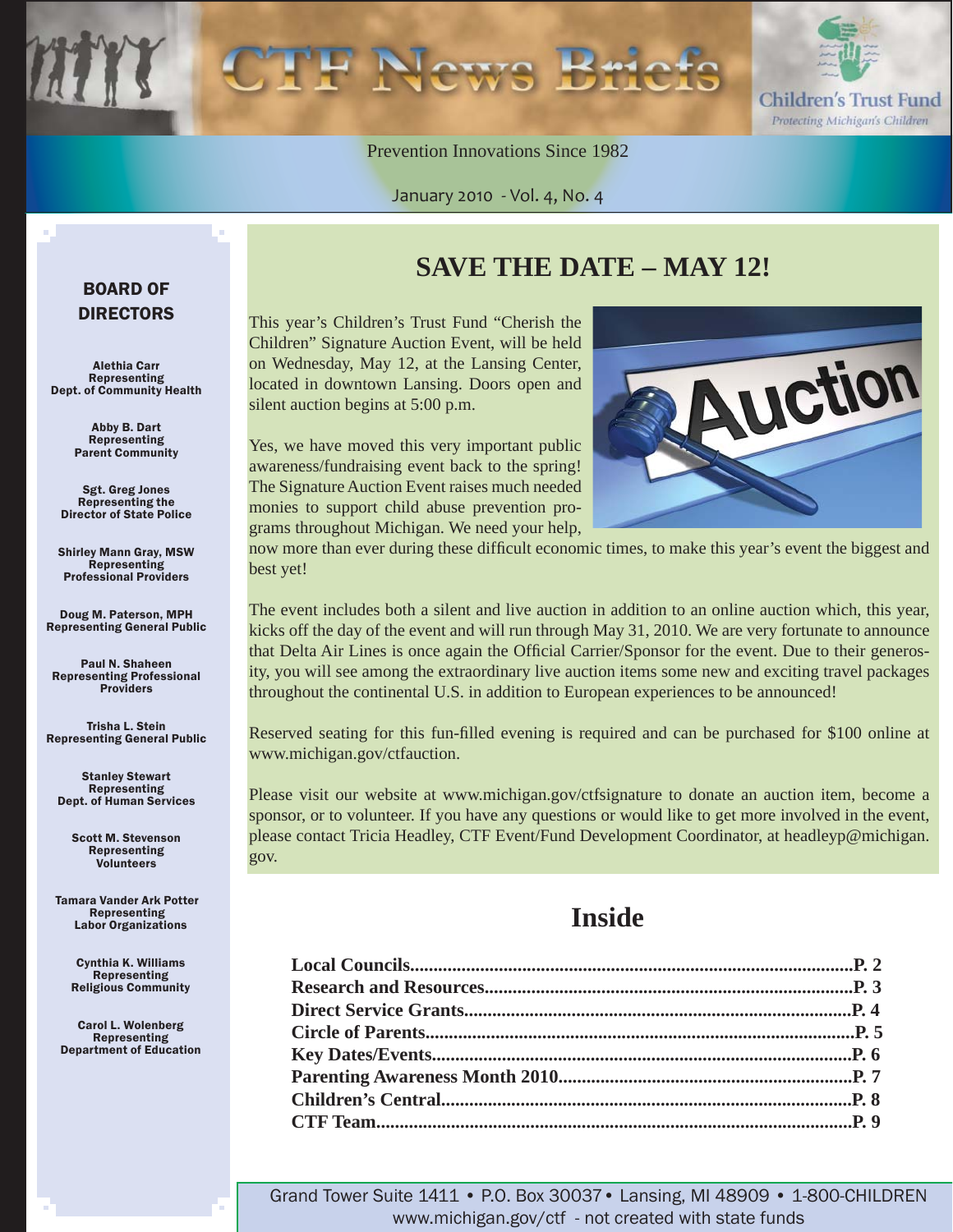# **Local Councils**

#### **Progress Reports**

<span id="page-1-0"></span>The first quarter of the new fiscal year ended on December 31, 2009. The reporting requirements have changed from previous years. See below for the dates when named reports will be due.

- January 20, 2010 Expense Report Only
- April 20, 2010 Expense, Program Register and Activity Reports
- July 20, 2010 Expense Report Only
- October 20, 2010 Expense, Program Register and Activity Reports

Moving forward, the Program Register and Activity Report requirements will be reduced to biannual reporting (2nd and 4th quarters). Councils are highly encouraged to keep a log of all activities and the information needed for both reports. CTF developed (and has sent to all local councils) an activity log tool (spreadsheet) for those who would like assistance with this effort.

The Program Register Report has been updated to be more user-friendly. Training sessions have been scheduled. Available dates are Tuesday, January 26, 2010 at 1:00 p.m.; Wednesday, January 27, 2010 at 10:00 a.m.; and Thursday, February 11, 2010 at 9:00 a.m. The training will be a 90-minute conference call utilizing the Webinar tool. The Webinar component will require participants to register. Below are three links where users may register, each link corresponding to a date choice. For phone access to the training dial 877-336-1828, access code 8088351.

- Jan. 26: https://www2.gotomeeting.com/register/789356891
- Jan. 27: [https://www2.gotomeeting.com/register/246081211](https://www2.gotomeeting.com/register/531617610)
- Feb. 11: [https://www2.gotomeeting.com/register/531617610](https://www2.gotomeeting.com/register/246081211)

Please contact Emily if you have any questions and/or are unable to use the Webinar tool.

#### **CAP Month Sub-Work group**

On Tuesday, December 15, 2009 the CAP Month Sub-Work group met. Noted information and decisions include:

- Updated PCA and CTF toolkits, pinwheels, and other helpful CAP Month materials will be sent to assist each local council with its CAP Month planning efforts. We are hoping that all materials will be sent no later than late February.
- The work group decided to again support a state kick-off event, which will include the planting of a pinwheel garden. The date
- is March 23, 2010 in Lansing. The group expressed the desire for an increased child presence at the event.
- The work group also decided to once more support a statewide pinwheel garden planting on April 1, 2010.

Below is the CAP Month Sub-Work group schedule along with prospective meeting focus. Your participation in this dynamic group is welcomed. If you are interested in participating, please contact Emily (wachsbergere@michigan.gov) at 517-335-0671.

- January 19, 2010 at 2 p.m. Any last minute toolkit concerns and emphasis on CAP Month Events, state and local.
- February 16, 2010 at 2 p.m. CAP Month Event and PSA.
- March 16, 2010 at 2 p.m.  $-$  Any final concerns.
- May 18, 2010 at 2 p.m. Wrap-up.
- The call-in number is 877-336-1828, access code 8088351.

#### **Annual Training Follow-up**

A lot of great energy and ideas came out of the local council break-out session at the end of day two of the annual training. CTF looks forward to a continuance of this collaborative spirit of like-tiers working together to advance their identified priorities, as listed below.

- Tier I Energized board involvement
- Tier II Ways to engage "mandated" board members and expand involvement from community members

• Tier III – Develop a manual/toolkit with media information about prevention (not just CAN) and volunteer training/screening materials

At the December 4, 2009, Local Council Work group meeting, councils decided that they would prefer to wait until after the new year to move forward with this effort. It was decided that Emily will do some groundwork on each respective tier interest and then schedule a phone conference meeting to discuss and advance the tier collaboration projects.

Emily Schuster Wachsberger *Local Council Coordinator*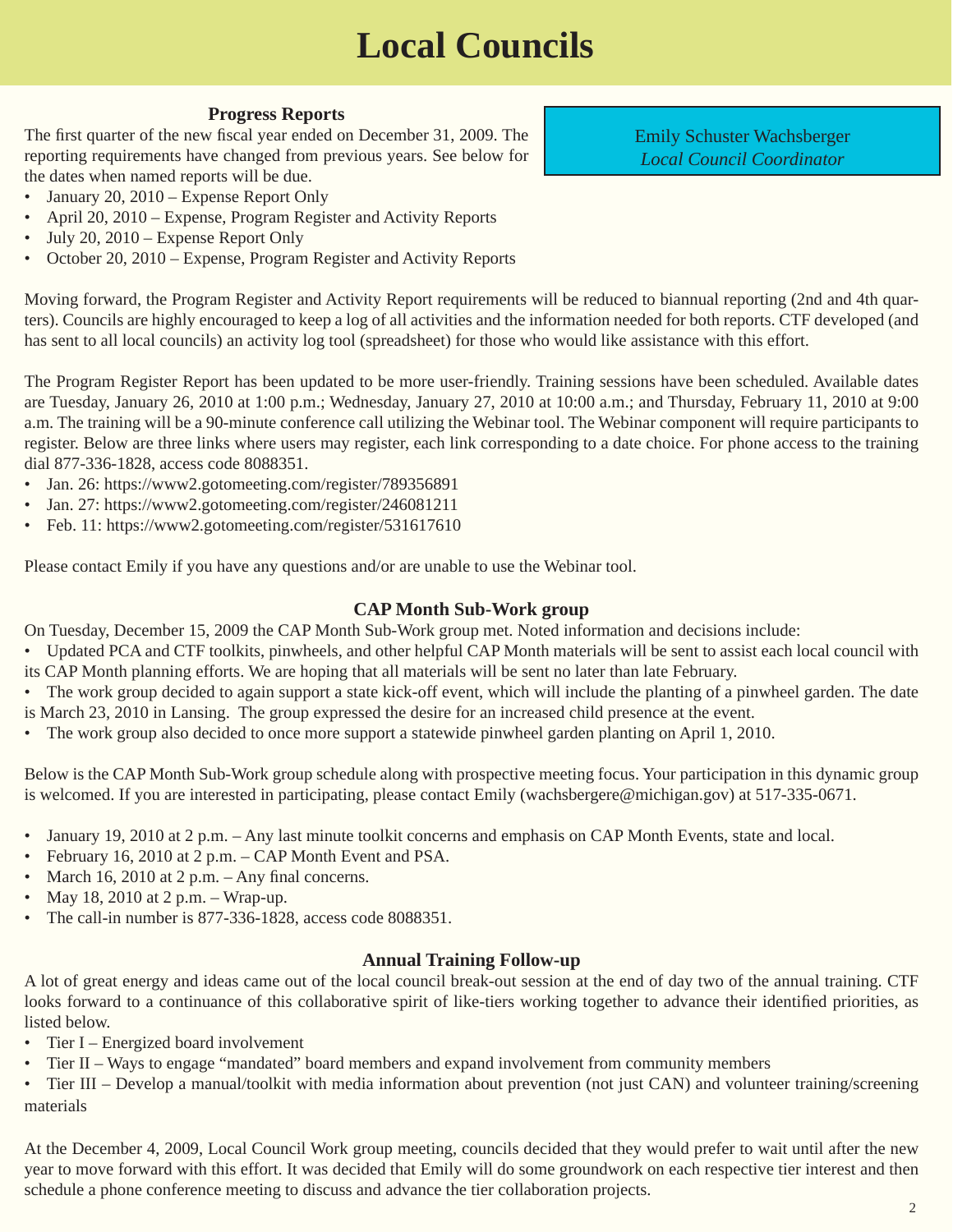### **Research and Resources**

#### <span id="page-2-0"></span>**Kids Count in Michigan Released**



The Kids Count in Michigan Data Book 2009 was released on January 12, 2010. The report examines 15 indicators of child wellbeing and ranks the perforin Michigan mance of specific counties in Michigan. This key in-

[formation is available online at http://www.](http://www.michiganschildren.org/index.php/Kids-Count-in-Michigan/Kids-Count-in-Michigan.html) michiganschildren.org/index.php/Kids-Countin-Michigan/Kids-Count-in-Michigan.html.

#### **Creating Effective Parent-Practitioner Partnerships**

The FRIENDS National Resource Center for Community-Based Child Abuse Prevention is pleased to announce that a new online course, Creating Effective Parent-Practitioner Partnerships, has been added to the FRIENDS Online Learning Center.

Parent Leadership is a strength-based approach to family support that is founded on the belief that parents are knowledgeable about their families and communities and can provide valuable insight into programmatic and community decision-making to benefit children and families.

This course is being offered free of charge through the FRIENDS Online Learning Center. When you enroll in the course a discount code will automatically be applied and the registration fee will be waived. To learn more about the FRIENDS Online Learning Center visit www.friendsnrc.org/resourc[es/onlinelearn.htm or go directly to the site at www.](www.friendsnrc.org/resources/onlinelearn.htm) cequick.com/myeln/FRIENDS/default.asp.

#### **HealthyChildren.org**

The American Academy of Pediatrics has a new website to provide parents with resources for protecting the health of children. Judith S. Palfrey, MD, FAAP, president of AAP says, "HealthyChildren.org is more than just an information portal, it's a valuable tool that parents can use to improve the health of their family." See http://www. [healthychildren.org/English/Pages/default.aspx](http://www.healthychildren.org/English/Pages/default.aspx)  for more details.

#### **Children's Exposure to Violence**

The Office of Juvenile Justice and Delinquency Prevention (OJJDP) have released a comprehensive national survey on Children's Exposure to Violence. The data can be retrieved [from the Safe Start Center Web site at http://](http://www.safestartcenter.org/pdf/childrens-exposure-to-violence.pdf) www.safestartcenter.org/pdf/childrens-exposure-to-violence.pdf.

#### **FutureofChildren.org**

The Woodrow Wilson School of Public and International Affairs at Princeton University has compiled articles on preventing child abuse and neglect, including epidemiological perspectives; the roles of community responsibility, parent training, homevisiting programs, drug treatment, and the child protection system; and sexual abuse prevention. The [journal is available online at http://www.futureof](http://www.futureofchildren.org/futureofchildren/publications/journals/journal_details/index.xml?journalid=71)children.org/futureofchildren/publications/journals/ journal\_details/index.xml?journalid=71.

*Special thanks to Rhys Edwards, Superior Child Abuse Prevention Council Coordinator, for recommending this resource to CTF.*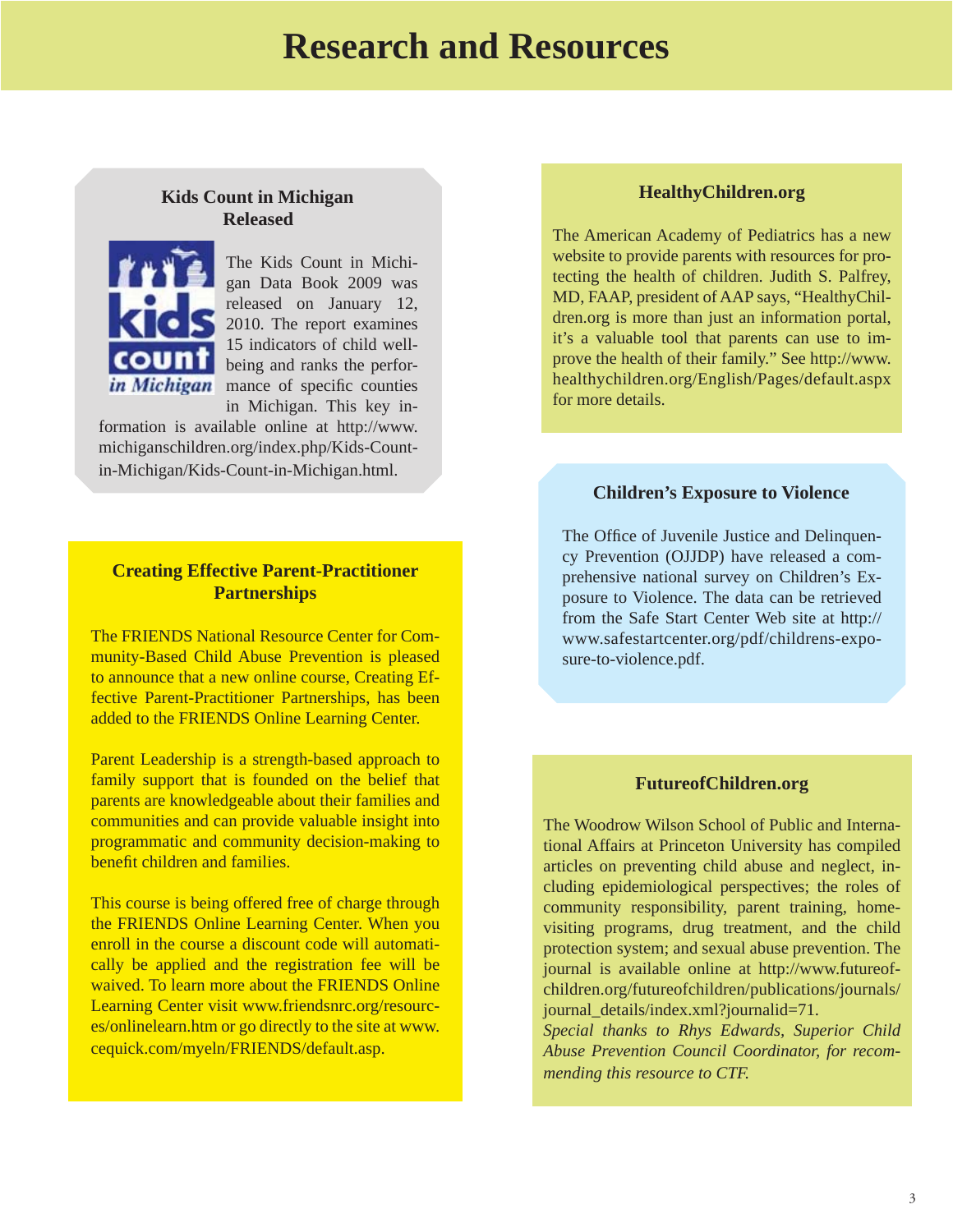# **Direct Service Grants**

<span id="page-3-0"></span>Sylvia Brown Jones *Direct Services Coordinator* Happy New Year, and ongoing thanks and appreciation for your commitment to Michigan's communities! Tip for this month: Take time to clean the snow off your cars…

#### **Progress Reports**

Important notification: Your Financial Status Reports (FSR) must reflect "actual" expenditures. Historically, some grantees have submitted estimated quarterly expenditures, which will no longer be approved. For example, a supply line item budget of \$10,000 was reported each quarter as a \$2,500 expenditure. However, there normally is not an equal amount for supplies expensed each quarter.

The first quarter of the new fiscal year ended December 31, 2009. Make a note of the below quarterly reporting schedule for EGrAMS.

FY2010 Quarterly Report Due Date Schedule:

- 1st Qtr: October  $1 -$  December 31, 2009 ……….. ..Due January 20, 2010
- 2nd Qtr: January 1 March 31, 2010 ….………... Due April 20, 2010
- 3rd Qtr: April 1 June 30, 2010 ………..…….…. Due July 20, 2010
- 4th Qtr: July 1 September 30, 2010 ……...……. Due October 20, 2010\*

\*Note: The FSR report is always due earlier than the Program Register or Work Plan during the 4th Quarter, because of the year-end close-out requirements of establishing "Accounts Payables" from your "Estimated" 4th Quarter Statement of Expenditures (SOE), due no later than September 18th. This will allow time to work through any necessary corrections before the October Department of Human Services deadline. A friendly reminder will go out in early July.

#### **Direct Services Work Group:**

As stated in last month's News Brief, only a few Direct Service grantees were able to stay for the break-out work group session at the annual training; however, there was great synergy created from the group.

The CTF Direct Services (DS) work group had its first work group teleconference on Thursday, December 3, 2009. The DS work group's ongoing focus will be on sustainability (including outcomes, evaluation, EBP/EIP); parent leadership; peer review; and EGrAMS quarterly reports. It will also explore ways to collaborate with respective CTF Local CAN Prevention Councils, as opportunities present themselves. Fourteen of the 20 grantees participated. We ran out of time to cover all of the topics, but it was a good beginning. The work group will share other emerging needs and ideas for strengthening programs and services. It was agreed upon to meet bimonthly on the first Thursday of the month, allowing up to 90 minutes. Note that the time was changed from 11:00 a.m. to 1:00 p.m. – 2:30 p.m. The next teleconference will be on February 4. A link is being provided to download the following four documents for review and discussion at our February 4 meeting.

- [1. Parent Leadership Successful Strategies](www.michigan.gov/documents/ctf/Parent_Leadership_-_Successful_Strategies_307563_7.pdf)
- [2. Parent Leadership Component Chart](www.michigan.gov/documents/ctf/Parent_Leadership_Components_Chart_307565_7.pdf)
- [3. FRIENDS Peer Review in CBCAP](www.michigan.gov/documents/ctf/FRIENDS_Peer_Review_in_CBCAP_307558_7.pdf)

[4. Youth Program Quality Assessment tool](www.michigan.gov/documents/ctf/YouthPQA_307566_7.pdf) (Peer Evaluation shared by Leslie Harrington, Student Advocacy Director, who is already performing a "peer review" with one of her programs)

A reminder will go out in January. The call-in number is 877-336-1828 and access code 8088351.

For those grantees that have not yet had a site visit, scheduling will begin, as weather permits.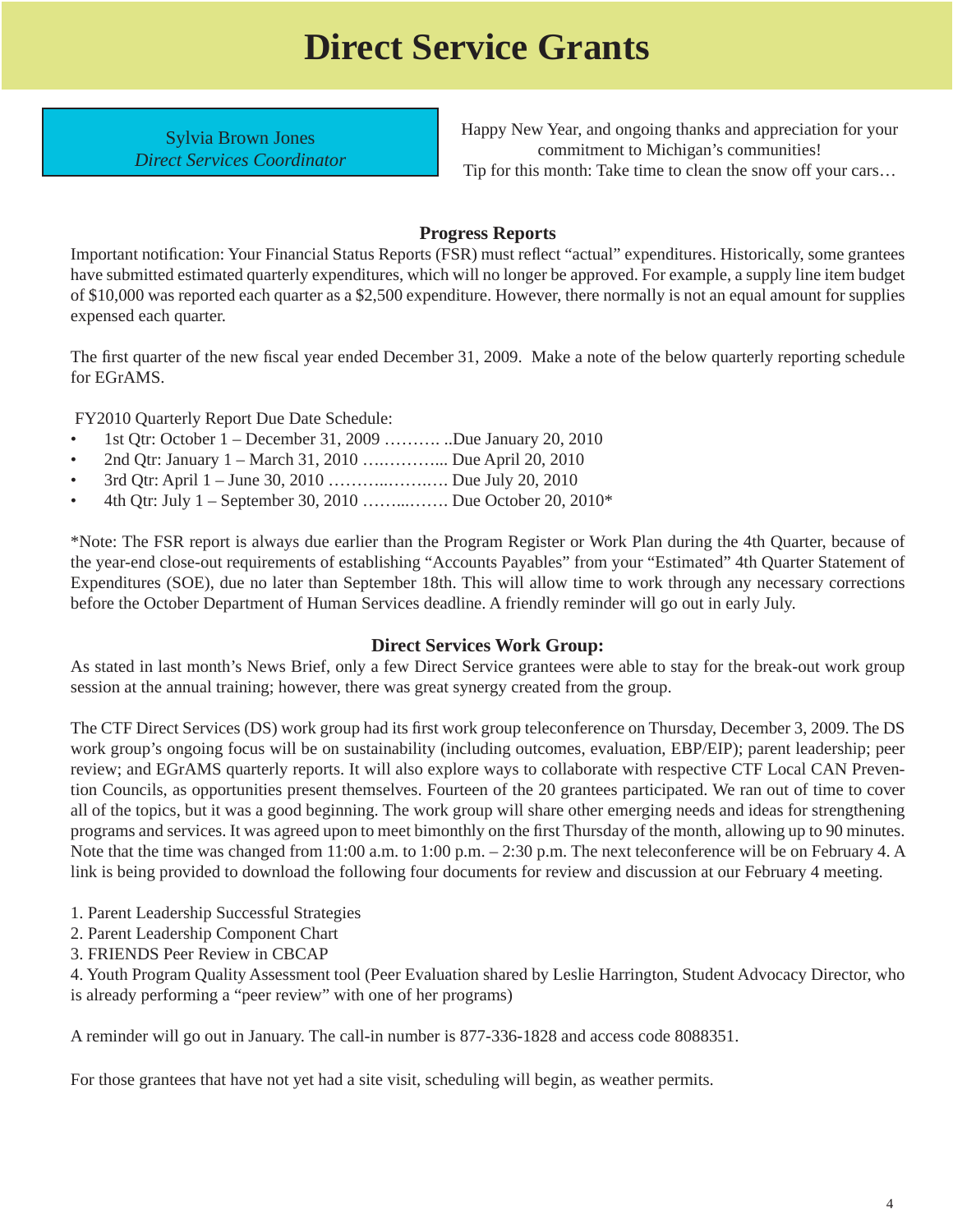# **Circle of Parents**

<span id="page-4-0"></span>Sylvia Brown Jones *Circle of Parents Coordinator*





 Greetings to Michigan's Circle of Parents network, and ongoing THANKS for a job well done! Our goal is to continue to build statewide capacity. Collaborative partners are welcome.

The Circle's State Newsletter has been placed on hold. Sites are invited to send in their "parenting" success stories or tips.

Ongoing quarterly COP reports are due. This is to remind the site facilitators that I have not received everyone's Data Collection Tool Reports for the period July to September 2009, which was due on November 15, 2009. It is very important that you get your data to me by January 15, 2010, so I can complete my report to National COP.

In the November News Brief, CTF announced it was joining a Circle of Parents national evaluation plan. Alan Stokes is still scheduling ongoing training teleconferences for the Circle of Parents Trainers that will cover the following areas:

- Overview of the National Evaluation Project, and why it is important
- Project funding search
- Administration of the Protective Factor Survey (PFS) Protocol, and getting it out to sites
- Consent Form review
- Coding protocol review, and keeping the participant list secure
- Guided interview review

The PFS will be administered from January through April 2010, for only new participants.

Upcoming COP Community Partner Events:

• Midwest Fatherhood Conference: Saturday, January 30, 2010, 8:00 a.m. – 3:00 p.m. To register, call 248-209-2500.

• Annual Fatherhood Conference on February 19, 2010. To register go to http://www.michiganfatherhood.org A limited amount of scholarships are available. Please contact Jeff Keener by email at michfatherhood@gmail.com or at 517-999- 2730 ext. 203 for more information.

We are excited about the conference. Please pass this information along! We are looking forward to a great day!

#### **Brenda's Corner**

*Brenda Jenkins Circle of Parents Program Director* 

Brenda is slowly easing herself back into the swing of things. Here is Brenda's feedback: Thanks for all the prayers as I go through my journey with Multiple Myeloma. I am doing great. I encourage everyone to get their annual doctor exam.

See video for Understanding Myeloma at http://www.cancertv.net/CancerTV/ConMember/VideoView.aspx?id=75

Today is a gift – That is why it is called the "present." -Author unknown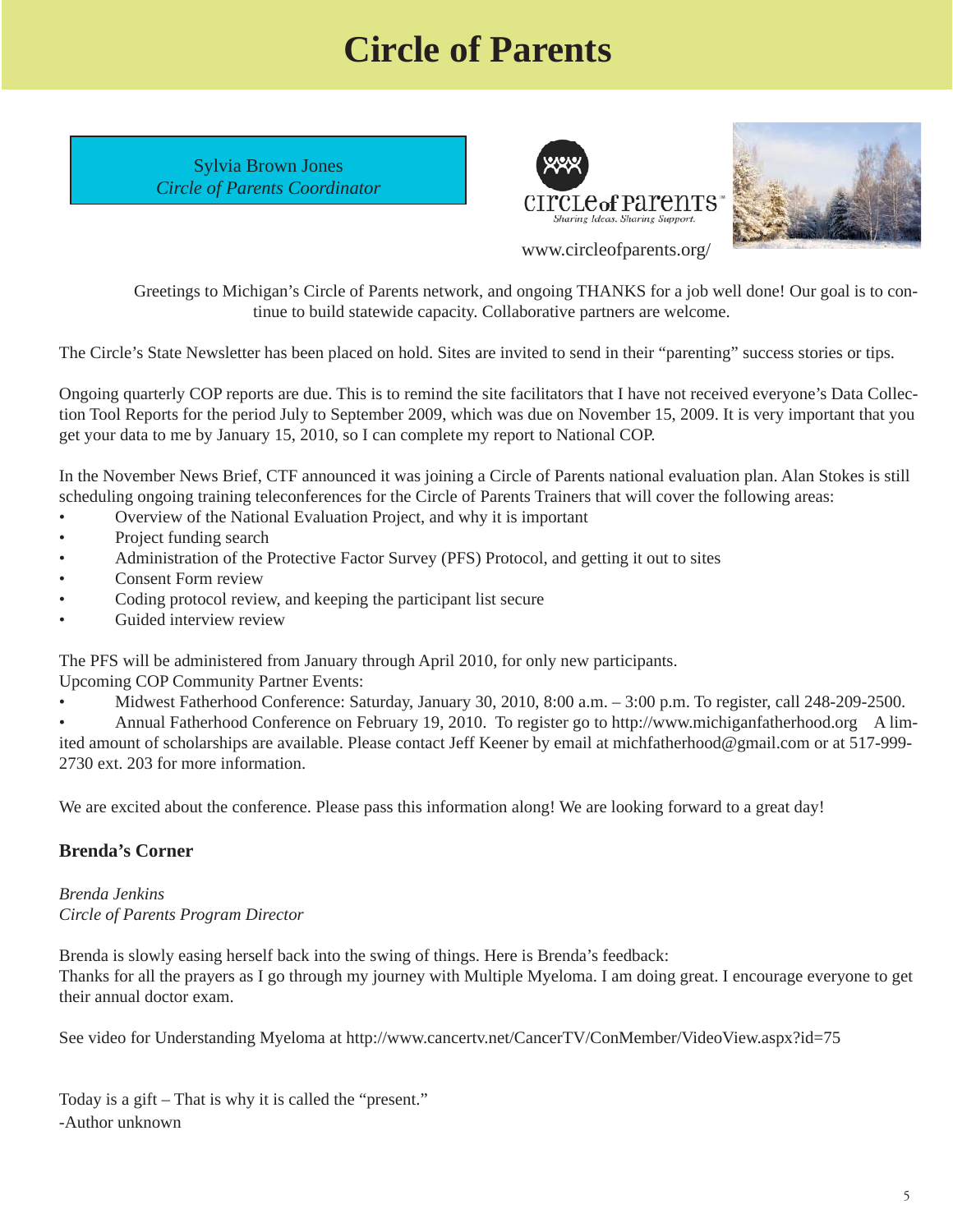### **Key Dates/Events**

<span id="page-5-0"></span>

*Snowfl akes are one of nature's most fragile things, but just look what they do when they stick together. Verna M. Kelly*

**January 18:** The Children's Trust Fund office will be closed for Martin Luther King, Jr. Day.

**~~~~~~~~~~~~~~~~~**

**January 19:** The Child Abuse Prevention Month Sub-Work group will meet at 2 p.m. To participate, call 1-877-336-1828 and enter passcode 8088351.

**January 24:** The Child Abuse Council and the Muskegon Winter Sports Complex are partnering once again to bring Family Flurry, a day of FREE Winter activities on Sunday, January [24, from 4:00-7:00 p.m. For more information e-mail kburda@](mailto:kburda@childabusecouncil.org) childabusecouncil.org.

**January 28:** The 2010 Auction Advisory Committee Kickoff Meeting will be held at 8:00 a.m. at the Capital Building in Lansing. For more information call CTF at 517-373-4320.

**January 28:** The Child Abuse and Neglect Council of Oakland County will hold its 14th Annual Circle of Friends Luncheon on January 28, 2010, from 12:00-1:30 p.m. at the Townsend Hotel. Guest speaker will be Anna Quindlen. For more information call 248-332-7173.

**January 28:** The Best Practices Work Group will hold its third meeting on January 28 from 1:00-2:30 p.m. Topics of discussion will include peer review and the Strengthening Families initiative. Please contact Sarah Davis at CTF for more information or to participate.

*Please submit announcements to Alan Stokes by February 5, 2010 for the February CTF News Briefs.* 





**February 4:** The Local Council Work Group will meet at 10:00 a.m. To participate, call 1-877-336-1828 and enter passcode 8088351.

February 15: The Children's Trust Fund office will be closed for President's Day.

**February 16:** The Child Abuse Prevention Month Sub-Work Group will meet at 2 p.m. To participate, call 1-877-336- 1828 and enter passcode 8088351.

**February 25:** The CAN Council of Saginaw County will hold its 17th Annual CAN Council auction (Mardi Gras Madness) on Thursday, February 25, 2010 from 6 p.m.-10 p.m. at the Apple Mountain Resort in Freeland. For more information call 989.752.7226 or visit their website at www. cancouncil.org.

**February 27:** Allegan County's Safe Harbor Children's Advocacy Center will hold its Lifeline Event on February 27, 2010 at 6:30 p.m. The event will feature a banquet and auction and take place at the Comfort Inn in Plainwell, Michigan. Call 269.673.3791 to obtain a ticket.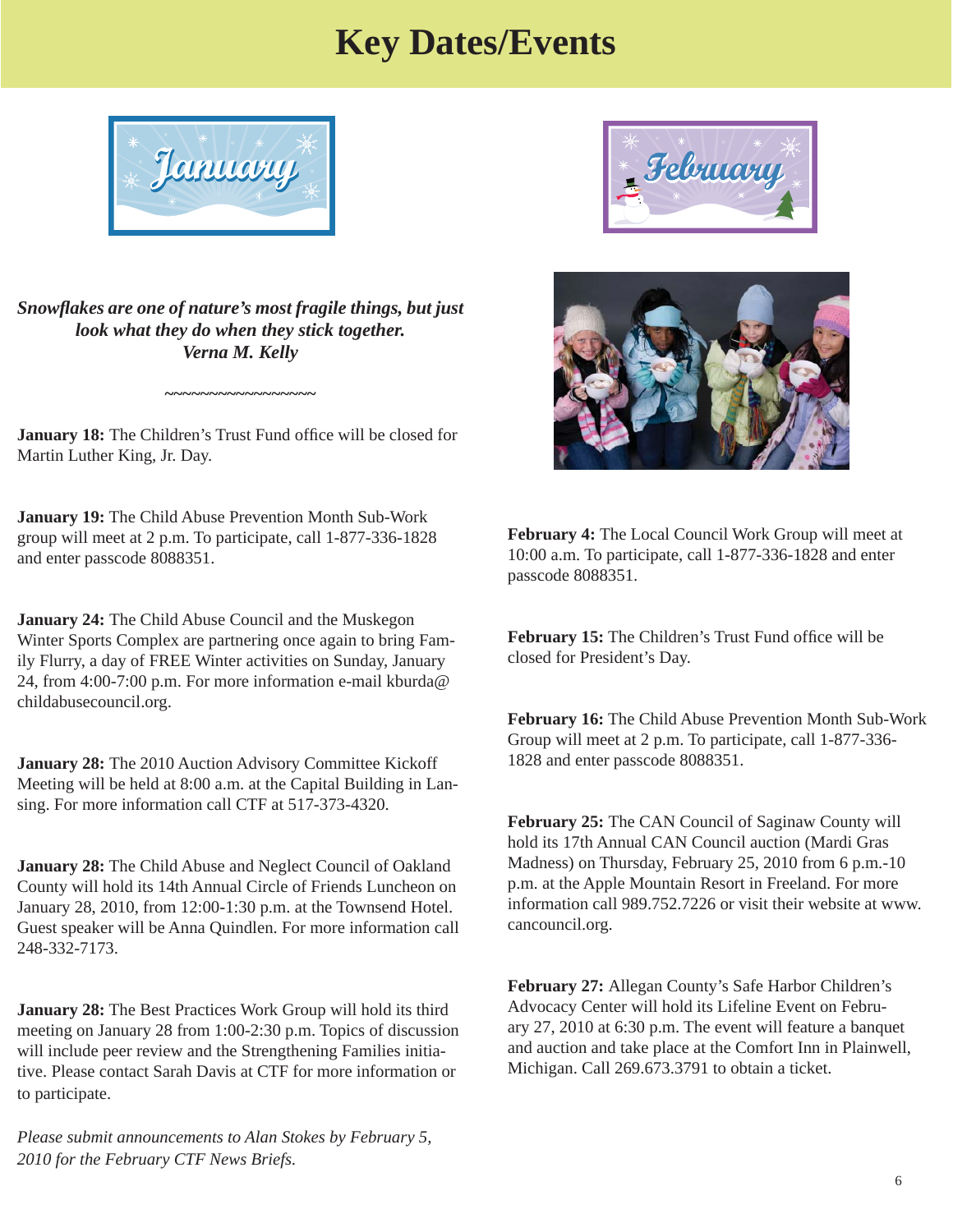## **Parenting Awareness Month 2010!**

<span id="page-6-0"></span>*The following is reprinted with permission from Prevention Network and appeared in the December 2009 issue of Network News.* 



The month of March is Parenting Awareness Month in Michigan and a great opportunity to host events and share resources in celebration of parents and caregivers and their important role in raising children.

*Share the fun!* Connect with individuals, groups, coalitions, and organizations who can be part of your local PAM celebrations and activities.

*Make friends with local media.* We all want to hear good news! Connect with local media outlets to let them know about events to celebrate PAM 2010. Invite their participation on local PAM planning committees.

**Arrange for a local Resolution declaring March as Parenting Awareness Month.** Ask a city council member, county commissioner, or school board member to sponsor a local resolution in your community, county or school district. For sample wording for a local resolution, refer to the 2009 PAM Organizers' Packet, or visit www.preventionnetwork.org.

*Connect with your local library and bookstore.* Ask if they can: (1) Provide a special display area during March featuring parenting books and other multimedia parenting information; (2) Include information about your organization and parenting events you are planning; (3) Develop a list of parenting books, tapes, and videos for distribution to parents.

*Create a local parenting resources list.* Work with other organizations to develop a list with information about resources that address a range of issues and special needs for today's diverse families and the variety of people involved in raising children.

*Encourage a local business to become involved in PAM.* Take the PAM Organizers' Packet to local businesses and invite them to participate in PAM. Include local businesses in your parenting/family coalition. Encourage businesses to offer parenting education and resources at the work site during March and throughout the year.

*Join forces with other awareness campaigns.* In addition to March as Parenting Awareness Month, March is also National Reading Month and National Nutritional Month. April is Month of the Young Child, Child Abuse Prevention Month, and Alcohol Awareness Month.\*

For a list of activities to do and additional information on planning for PAM 2010, call 800-968-4968 or visit www.preventionnetwork.org.

\*Note: April is also Autism Awareness Month (not part of original article).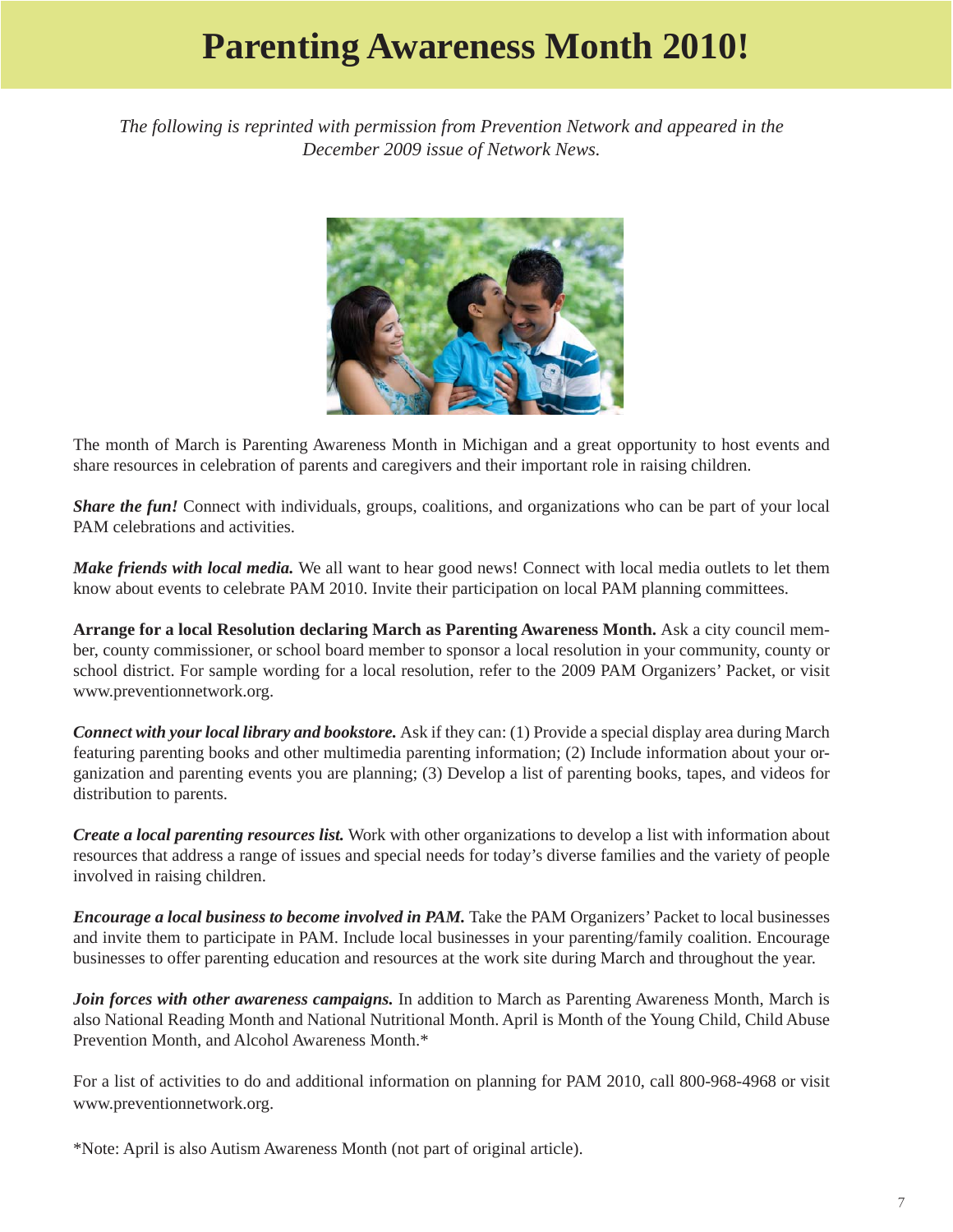#### <span id="page-7-0"></span> **News on the Ethical Treatment of Children from MSU-APRR Children's Central www.childrenscentral.msu.edu/**

#### **Children's Central fellows invited to Federal Trade Commission forum entitled "Sizing up Food Marketing and Childhood Obesity"**

Assistant Professor Elizabeth Taylor Quilliam was selected to represent Children's Central MSU—the research, outreach, and education affiliate of the Children's Trust Fund—as a panelist at a special forum held by the Federal Trade Commission (FTC) in Washington, DC (December 15, 2009). The purpose of the full-day forum was to gather testimony on the role of advertising with the growing epidemic of childhood obesity in the United States. A team, including Quilliam and Assistant Professor Mira Lee and Professor Richard Cole, were invited to share the findings of a yet-unpublished study conducted this summer that documents what Cole calls "food marketers' failure to launch their three-year-old self-regulation initiative." The industry initiative—Children's Food and Beverage Advertising Initiative (CFBAI)—contained a promise to restrain Internet marketing of low nutrition foods to children younger than 12, and to promote healthy alternatives. This initiative had been signed by the 16 major food marketers that account for the lion's share of food products marketed to children. To read the full article, please visit: http://www.mediapost.com/publications/?fa=Articles.showArticle&art\_aid=119268.

#### **Children's Central researcher Hye-Jin Paek added to Med School childhood obesity project in Grand Rapids**

Associate Professor Hye-Jin Paek (research fellow for Children's Central) was recently added to a multi-disciplinary research team that was awarded a \$1 million grant from Blue Cross and Blue Shield of Michigan (Detroit). The MSU School of Human Medicine is the lead agency on the grant called Project FIT. The project is a demonstration in several Grand Rapids elementary schools designed to show how a community-wide effort can reduce childhood obesity by increasing physical activity and improving nutrition through collaborations with school staff and parents. Paek's role will be to develop and orchestrate the "social marketing" aspect of Project Fit. To read the full press release, please visit: http://news.msu.edu/story/6655/.

#### **The American Board of Pediatrics offers first certification in child abuse**

The *Chicago Tribune* has reported that in November 2009 more than 200 physicians nationwide sat for America's first certification examination as child abuse pediatricians. This new sub-specialty "will be able to consult on complicated cases, teach the discipline in medical school and advance research in the area," according to the American Board of Pediatrics. The first certificates are expected to be issued in January 2010. To view the entire article, please visit: http://www.chicagotribune. com/health/chi-child-abuse-specialty-dec04,0,2249213.story.

#### **State Senator calls for House and Senate committees to review "sexting" policy**

The sharing of sexually explicit photos, video and chat by cell or online—called "sexting"—and cyber-bullying has become such a sufficient threat to Michigan's children that State Senator Gretchen Whitmer (D-East Lansing) has requested a legislative investigation. Citing a national Associate Press/MTV poll, the article states that "50 percent of 14 to 24-year-olds have experienced some sort of digital abuse, 30 percent have either sent or received nude photos on their cell phone or online, and 12 percent of those involved have considered suicide." "As a mother of two girls, the emerging danger of digital abuse sickens me, but also strengthens my resolve to tackle the problem head on … before it's too late," Whitmer said. To read the full article, please visit Senator Whitmer's website at http://www.senate.mi.gov/whitmer/pr.php?id=1486 and to view the full results of the AP/MTV survey visit: http://www.childrenscentral.msu.edu/outreach.html.

#### **Microsoft donates new technology to attack child exploitation on the Internet**

Microsoft, Inc. has given the National Center for Missing  $&$  Exploited Children (NCMEC) a new tool to assist in finding and removing images of child sexual exploitation from the Internet. This new technology will help the NCMEC in its fight against [child sexual exploitation and abuse. To read the full article, please visit: http://www.prnewswire.com/news-releases/micro](http://www.prnewswire.com/news-releases/microsoft-and-national-center-for-missing--exploited-children-push-for-action-to-fight-child-pornography-79376942.html)soft-and-national-center-for-missing--exploited-children-push-for-action-to-fi ght-child-pornography-79376942.html.